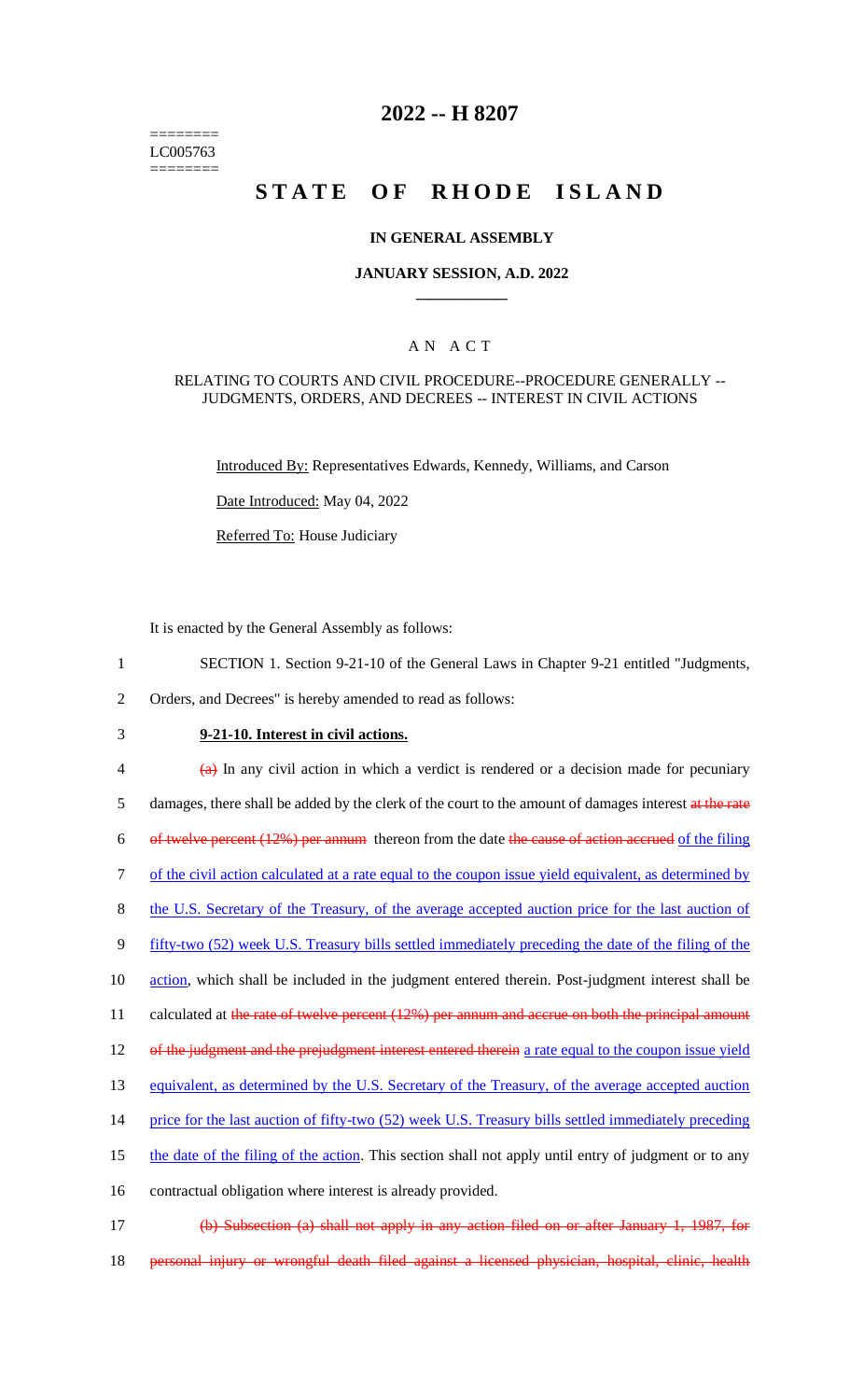- maintenance organization, professional service corporation providing health care services, dentist, or dental hygienist based on professional negligence. In all such medical malpractice actions in which a verdict is rendered or a decision made for pecuniary damages, there shall be added by the 4 clerk of the court to the amount of damages interest at the rate of twelve percent (12%) per annum thereon from the date of written notice of the claim by the claimant or his or her representative to the malpractice liability insurer, or to the medical or dental health care provider or the filing of the civil action, whichever first occurs. SECTION 2. This act shall take effect upon passage and shall apply to judgments entered
- on or after the date of passage.

LC005763 ========

========